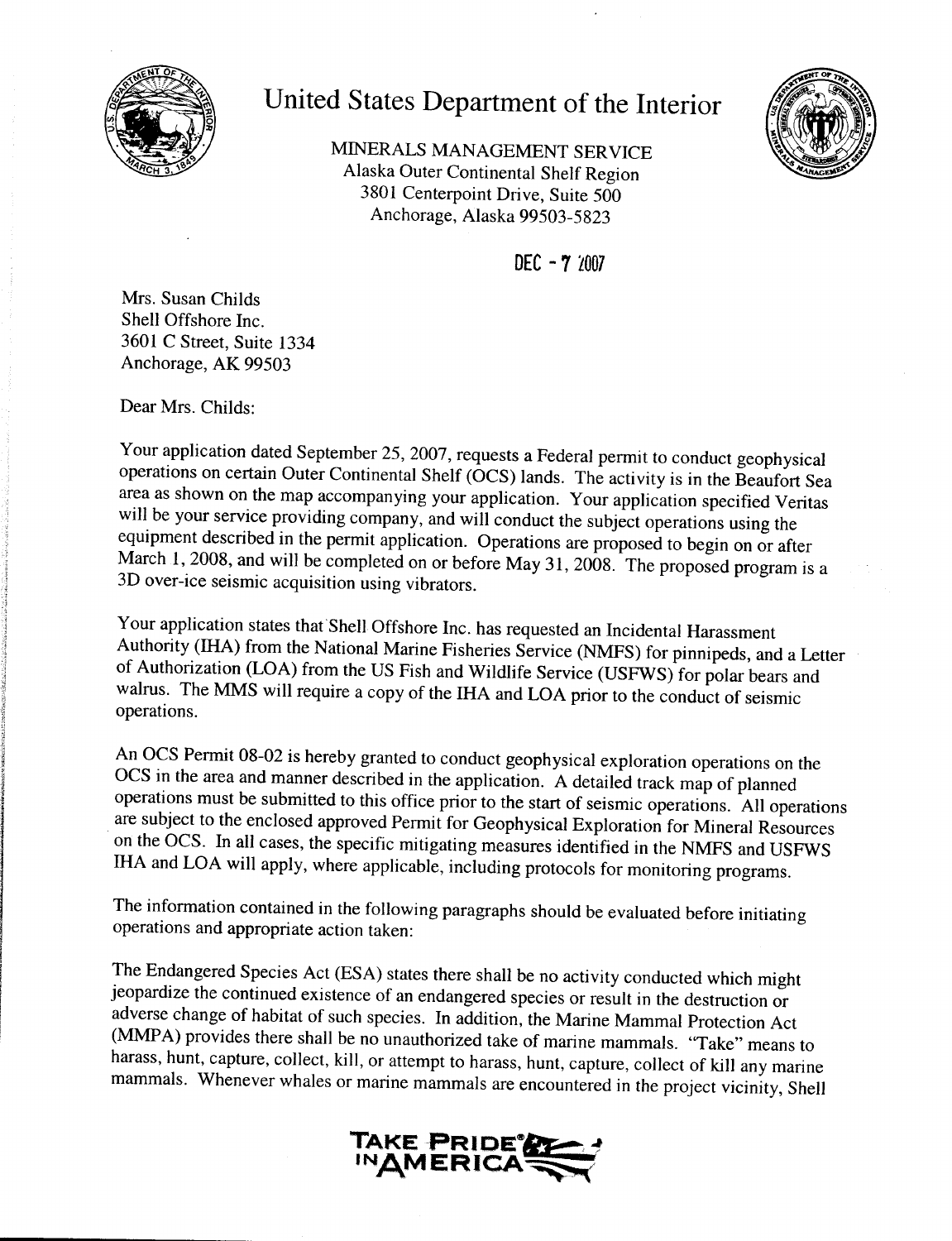Offshore Inc. and its contractors should exercise precautions to assure that activities are not in violation of the provisions of the MMPA or the ESA.

Ringed seal, bearded seal, polar bear, and arctic fox are know to inhabit the Beaufort Sea and may be present in the project vicinity during the period of operation. Walrus may be found in the western Beaufort. Ringed seal are the most common and widespread seals found in the area and usually occur close to shore in the land fast ice and shear zone. They serve as a source of food for polar bear, arctic fox, and man.

Federal and State resource agencies have expressed concerns over the effects on ringed seals and their offspring by seismic operations. The concern is primarily due to the vulnerability of ringed seals and their offspring during the time of the year when whelping occurs. Pups are born in late March through April in lairs excavated in snowdrifts and pressure ridges, usually in the land fast ice zone. Pups are confined to the birth lair during the nursing period, which lasts from 4 to 6 weeks. Ringed seals are considered to be sensitive to disturbance, which could result in displacement from preferred pupping habitat or abandonment of the pup.

Further information on the identification and occurrence of marine mammals in the proposed area of operations and the provisions and penalties of the ESA and the MMPA are available. This information may be obtained from the

> U.S. Fish and Wildlife Service Alaska Region 1011E.Tudor Road Anchorage, AK 99503 Telephone (907) 786-3467

And from the

National Marine Fisheries Service Federal Building, Room C-554 Anchorage, AK 99513 Telephone (907) 271-5006

This permit is effective from the date of approval until May 31, 2008, or the completion of the survey, whichever occurs earlier. Please be advised that this office requires a weekly report of daily operations. We will require a completion report within 30 days following cessation of field operations.

Sincerely,

E Wal

Rance R. Wall Regional Supervisor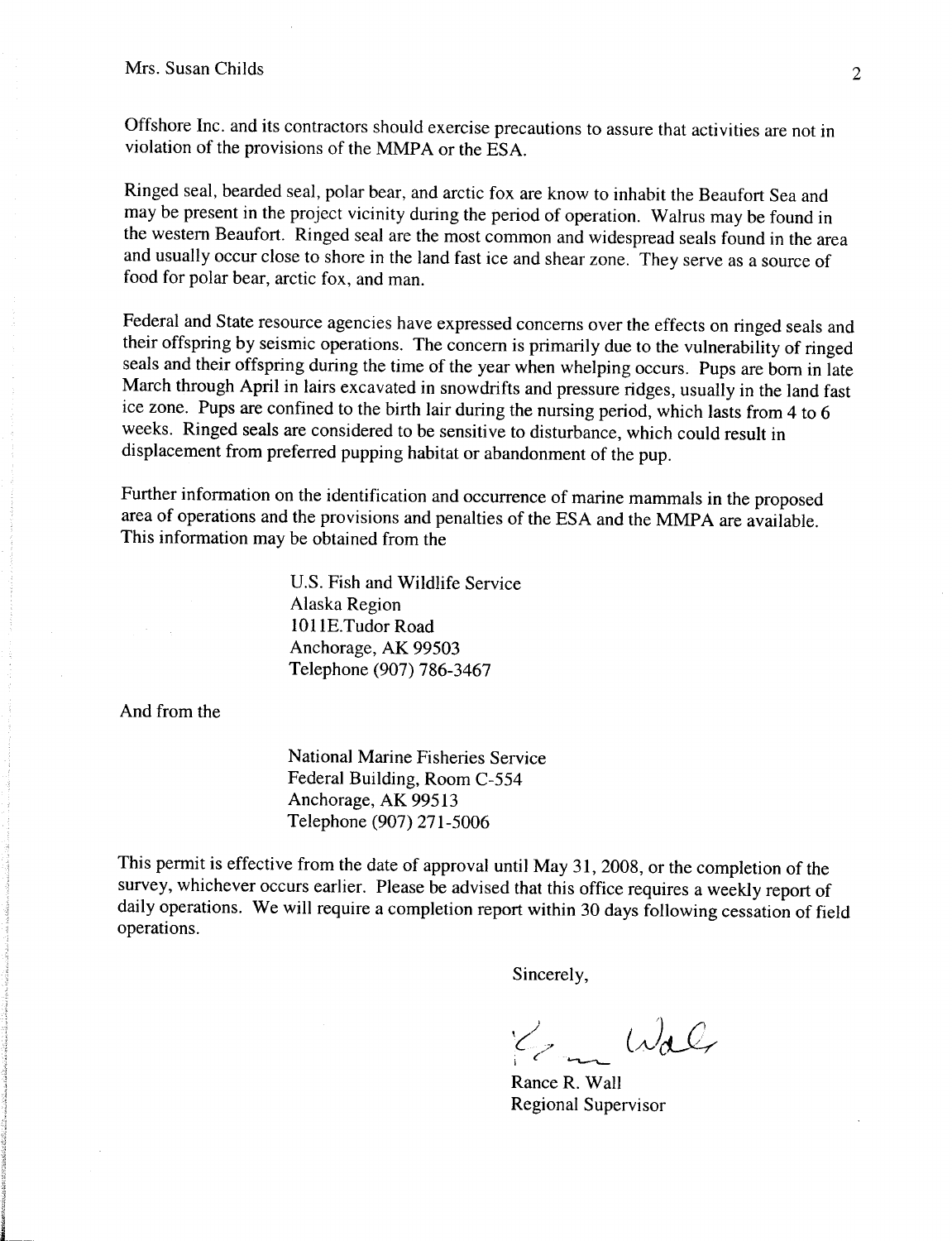

## United States Department of the Interior

-MINERALS MANAGEMENT SERVICE Alaska Outer Continental Shelf Region 3801 Centerpoint Drive, Suite 500 Anchorage, Alaska 99503-5823



## *DEC*  $0.62007$

#### Memorandum

| To:      | Regional Supervisor, Resource Evaluation                                                                                                    |
|----------|---------------------------------------------------------------------------------------------------------------------------------------------|
| Through: | Regional Supervisor, Leasing and Environment Y                                                                                              |
| From:    | Chief, Environment Assessment Section $\sqrt{2\pi}$                                                                                         |
| Subject: | Categorical Exclusion Review for the Shell Offshore Inc., 2008 On-Ice Marine<br>3-D Seismic Acquisition Program in the Beaufort Sea, Alaska |

The Minerals Management Service (MMS), Alaska Outer Continental Shelf *(OCS)* Region, - Environmental Assessment Section reviewed the Shell Offshore Inc. (SOl) Geological and Geophysical (G&G) permit application, Number 08-02. The documentation was received on September 25, 2007, in the MMS Alaska Region Office.

PROPOSED ACTION: On-ice marine 3-D seismic acquisition program for the purpose of mineral exploration

Shell Offshore Inc. acquired 86 leases in the Alaskan Beaufort in March 2005. Most of the leases are in shallow water  $(-10 \text{ meters})$  which prohibits conventional seismic streamer vessel operations. Thus, on-ice seismic acquisition techniques are proposed to meet exploration objectives.

The program is planned entirely within the Federal OCS (see attached map). A mobile temporary field camp, with an access trail to the proposed survey area is planned to be situated on grounded ice on submerged lands in State of Alaska waters (Beaufort Sea) near Thetis and Spy Islands, northwest of Oliktok Point.

The G&G permit applicant is Shell Offshore Inc., and CCG Veritas will conduct the actual program activities for Shell Offshore Inc.

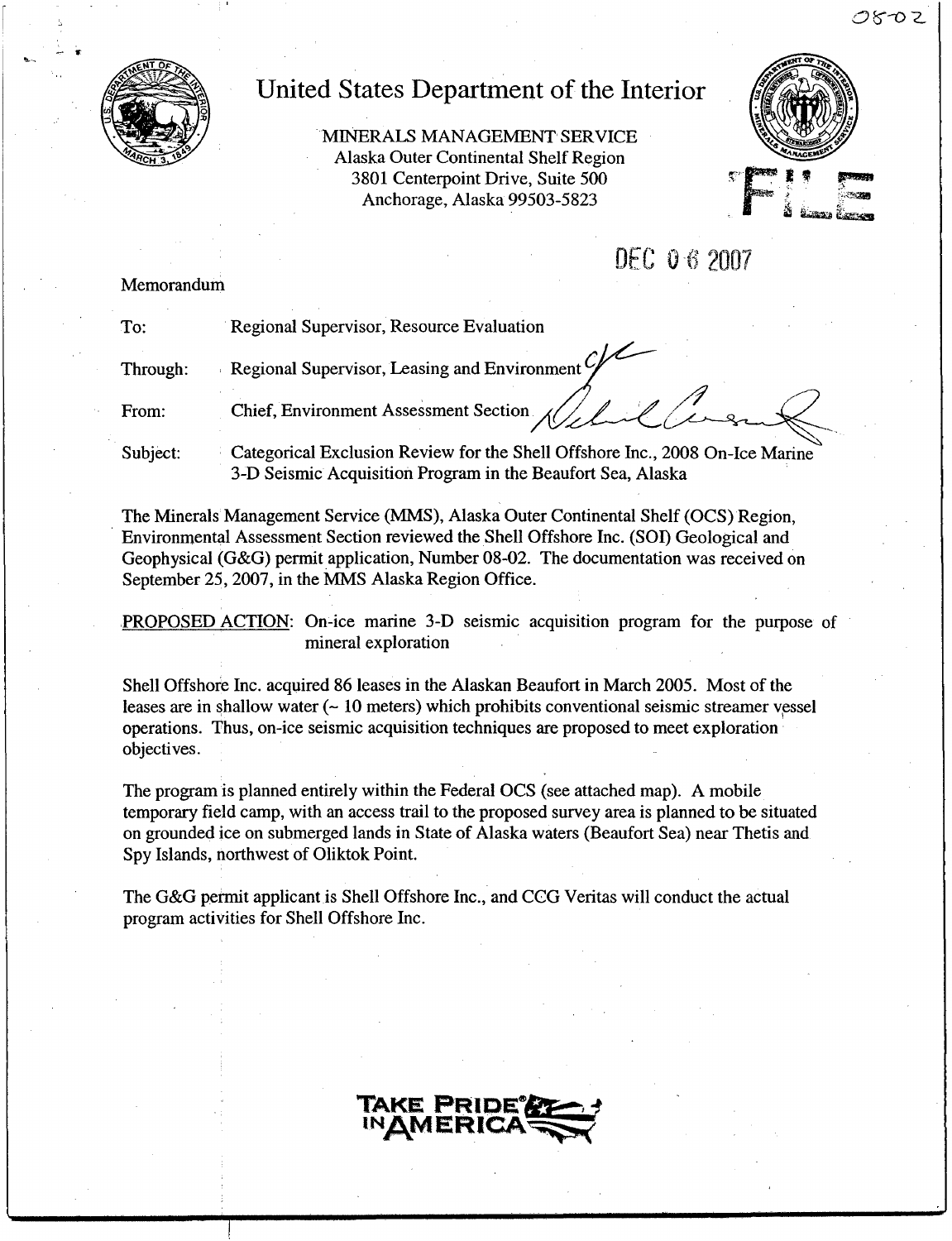The program will use only vibrator sources (no explosive charges will be used) on 10-20 OCS blocks. The acquisition program will encompass  $\sim$  265 square statute miles including  $\sim$  3,000 miles of geophones that will be deployed. Approximately half of the OCS blocks are leased to Eni. Both companies (Shell and Eni) willlhave prioritized locations for the seismic acquisition program. Ice conditions will determine which prioritized locations will be included in the acquisition program. Attempts will be made to collect data on contiguous blocks.

In the first phase, ice thickness will be verified and safe travel routes will be delineated. The ice verification is proposed to begin in early January 2008, and continue periodically into March 2008. Helicopters will be used to transport personnel and supplies. No ice roads will be built, and no operations will be conducted in areas of active ice movement or pressure ridges.

In the second phase, industry standard seismic vibrator sources will be utilized and consist of In the second  $\mu$  mass, measury stationary contribution control with securities and consistent five  $(5)$  68,000 GVW ("heavy vibe"), and nine  $(9)$  20,000 GVW mini-vibrator ("Envirovib") tracked vehicles (see attached photos of equipment). Not all vibrators will be operating at the same time. Two groups of 3-4 Envirovib and heavy vibe vehicles (i.e. 6-8 vibrators at the same time) will be used, and will track  $\sim$ 1,000 feet apart. The Envirovib's are proposed for  $\sim$  95% of the vibration source, and the heavy vibe the remaining 5%. The percentages may change upon field conditions. The seismic program is expected to commence March 1,2008 and be completed May 31, 2008.

The seismic recording unit is comprised of thirteen (13) tracked vehicles for crew transport, technical support, a recording trailer and several ice drilling units. Receivers will be placed below the ice  $\sim$ 150 feet apart, suspended in the water column. Surface receivers will be utilized in areas of grounded ice. Boring may touch the seafloor. Drilling will stop immediately if the seafloor is encountered.

The field camp, consisting of 30-40 sled trailers will accommodate 120 personnel, and will be . moved periodically as the project progresses. The trailers include medical facilities, crew quarters, offices, kitchen/dining, laundry, technical work space, generators, and fuel storage. These facilities are supported by several tracked units that prepare the camp site and access trail maintenance.

Fuel and provisions will be re-supplied periodically by all terrain vehicles using low pressure tires (rolligon) or tracked vehicles based out of Deadhorse and occur via Oliktok Dock and Oliktok Point. No ice roads will be built for re-supply. The ice survey team will delineate safe re-supply routes on the ice. No fixed wing aircraft will be used in re-supply activities.

Plan of Cooperation meetings were scheduled to occur in Barrow and Nuiqsut in October 2007, and follow-up meetings are scheduled for early winter 2008. Shell Offshore Inc. held a preapplication teleconference on September 6,2007 with National Marine Fisheries Service (NMFS); MMS; Alaska Department of Natural Resources (ADNR) Office of Project Management and Permitting (State of Alaska) (OPMP); ADNR Division of Oil and Gas (Alaska DNR) (DOG); North Slope Borough (NSB)Planning Dept; Arctic Slope Regional Corporation(Regional ANCSA), Regulatory and Tech Services; and Veritas. The US Fish and Wildlife Service (USFWS) and NSB Wildlife Dept. were invited but did not participate.

2

i /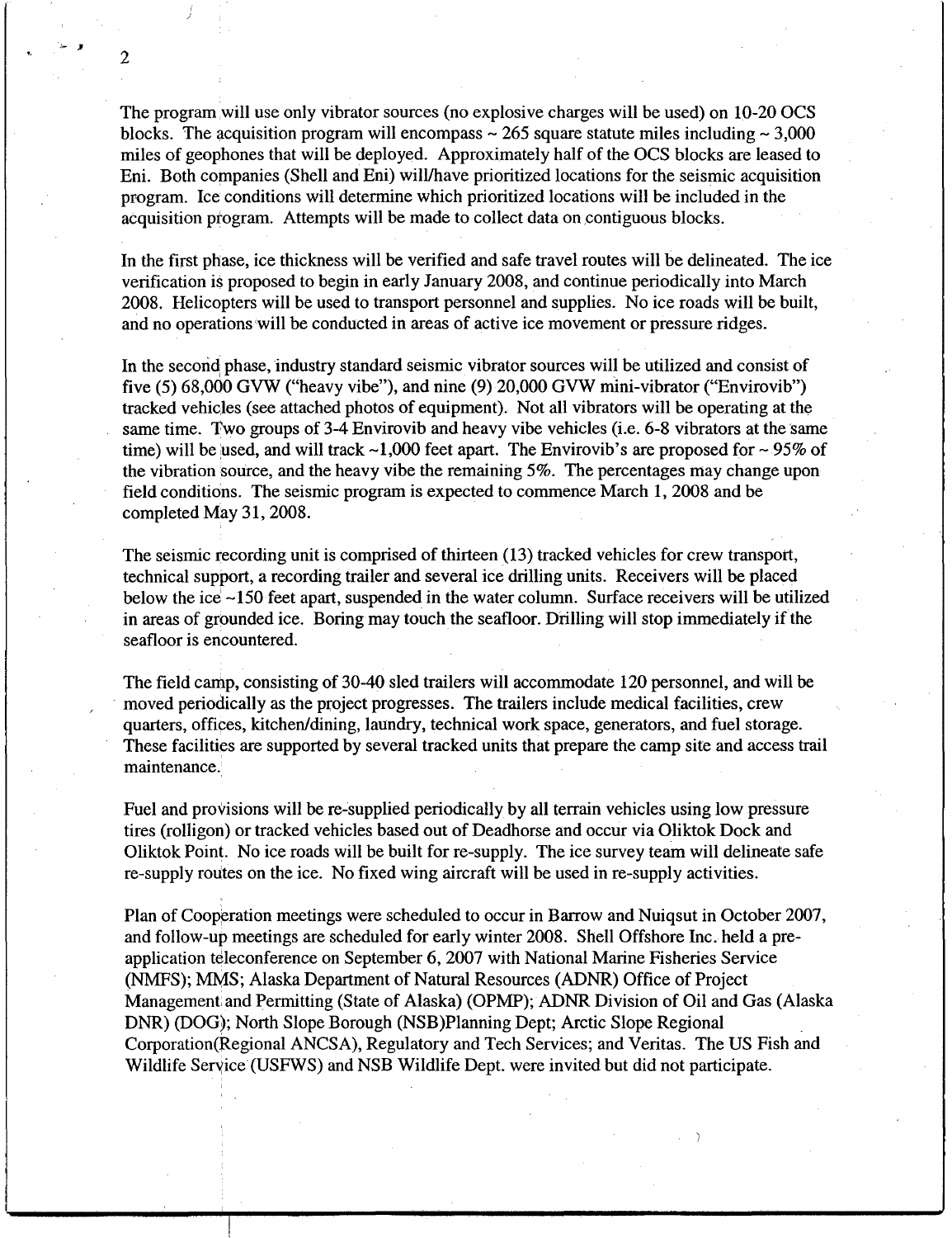The SOI has prepared the following documents, and submitted them to the USFWS and NMFS respectively:

- *• Request.for Letter for the Incidental Take and Intentional Take ofMarine Mammals*
- *• Application for Incidental Harassment Authorization for the Non-lethal Taking of Seals in Conjunction with a Proposed On-ice Marine Geophysical (Seismic) Program in the Beaufort Sea, Alaska, During 2008*

The MMS has determined that the proposed action *may affect* maternal polar bear dens, and three species of pinnipeds (ringed, spotted, and bearded seal). MMS also recognizes that these species are managed in trust by the USFWS and NMFS, respectively. Per discussions with USFWS Marine Mammals Management personnel November 27,2007, and November 29, 2007, USFWS believes that polar bears will be adequately protected from harmful effects as long as SOl and their sub-contractors (CCG Veritas) abide by the terms of the Letter of Authorization (LOA) issued by USfWS.

Per discussions with NMFS personnel on November 25, 2007, and November 26, 2007, NMFS believes that any potential impacts to ringed, spotted or bearded seals will be adequately mitigated through an Incidental Harassment Authorization (IHA) and that any impacts will have a negligible impact on these species or stocks of these species, as long as SOl and their subcontractors adhere to the terms of their IHA.

The MMS prepared a may effect determination to document discussions with USFWS and NMFS. Effect determinations were also prepared for the cultural resources, bowhead whale, humpback whale, Spectacled eider, Steller's eider, Kittlitz's murrelet, and essential fish habitat, each resulting in a finding of no effect.

The MMS evaluated SOl's proposed action on November 29,2007, with respect to the potential for meeting ahy of the exclusion exception criteria listed in the Departmental Manual at 516 DM 2.3.A(3). For our environmental review of the proposed activities we assumed that SOI would have incidental take authorizations under the Marine Mammal Protection Act from both NMFS and USFWS. <sup>i</sup> Based on that assumption, we found that the proposed action did not meet any of the following categorical exclusion exception criteria

- Have significant adverse effects on public health or safety.
- Adversely affect such unique geographic characteristics as historic or cultural resources, park, recreation, or refuge lands, wilderness areas, wild or scenic rivers, sole or principal drinking water aquifers, prime farmlands, wetlands, floodplains, or ecologically significant or critical areas, including those listed in the Department's National Register of Natural Landmarks.
- Have highly controversial environmental effects.
- Have highly uncertain and potentially significant environmental effects or involve unique or unkhown environmental risks. I

3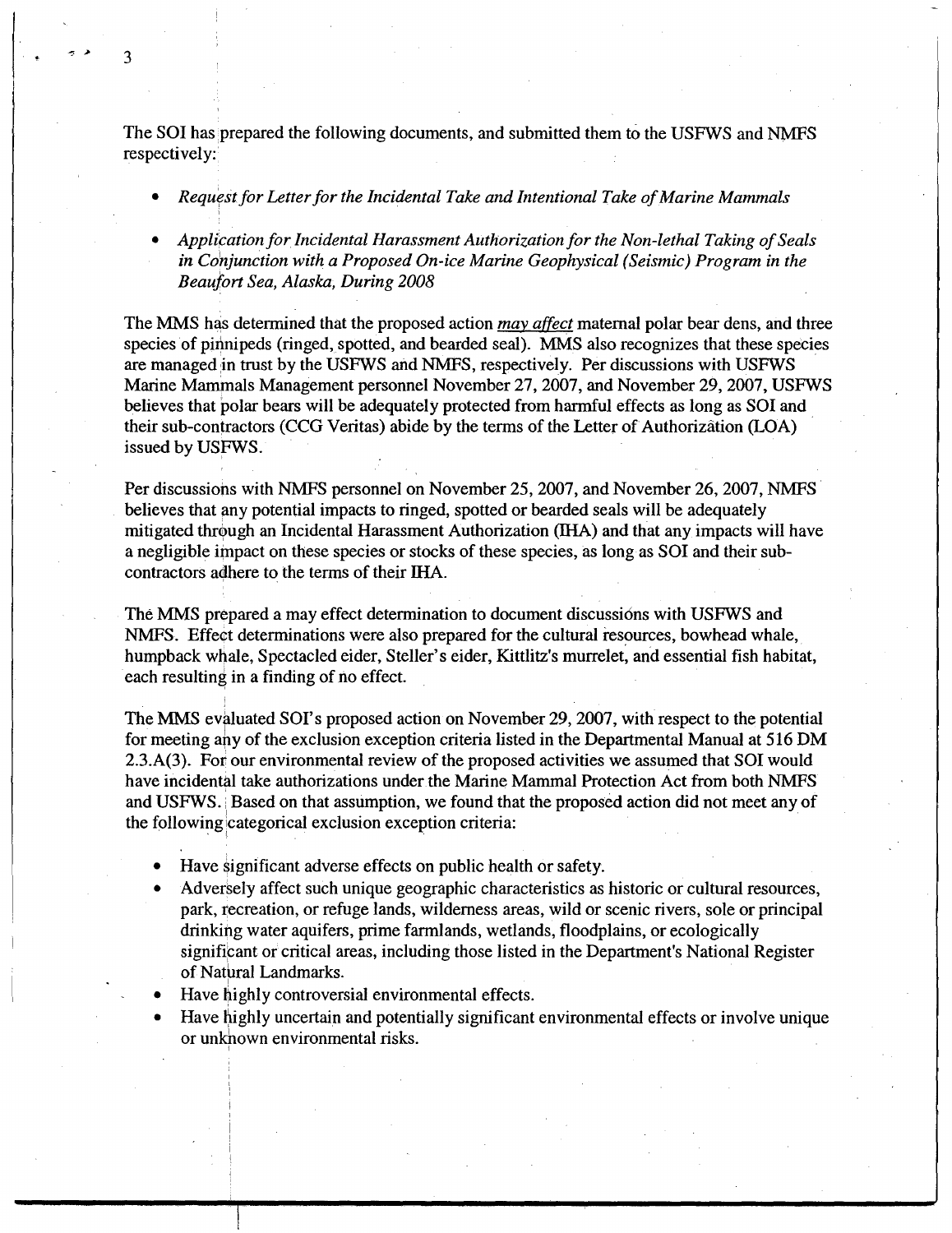- 1 Establish a precedent for future action or represent a decision in principle about a future action with potentially significant environmental effects. '
- Be related to other actions with individually insignificant but cumulatively significant environmental effects.
- Adversely affect properties listed or eligible for listing in the National Register of Historic Places.
- Adversely affect a species or its critical habitat that is listed or proposed to be listed on the List of Endangered and Threatened Species.
- Threaten to violate a Federal, State, local, or tribal law or requirement imposed for the protection of the environment or which requires compliance with Executive Order 11988 (Floodplain Management), Executive Order 11990 (Protection of Wetlands), or the Fish and Wildlife Coordination Act. I

Based on the conditions outlined above, we have determined that the proposed action does not require the preparation of either an Environmental Assessment or an Environmental Impac Statement.

This finding is predicated on SOI obtaining incidental take authorizations from both NMFS and USFWS or those agencies' determinations that such authorization is not needed for the proposed activities. If incidental take authorizations are not obtained by SOI, our environmental review would no longer be applicable and further environmental review would be necessary. SOl shall be notified that incidental take authorizations are considered an essential part of their proposed activities and as such are a condition of authorization

The following Categorical Exclusion listed in 516 DM 15 is applicable to the proposed action

516 DM 15.4C(9) Approval of offshore geological and geophysical mineral exploration activities, except when the proposed activity includes the drilling of deep stratigraphic test holes or uses solid lor liquid explosives.

#### Attachment

4

Categorical] Exclusion checklist

in the contract of the contract of the contract of the contract of the contract of the contract of the contract of

i

I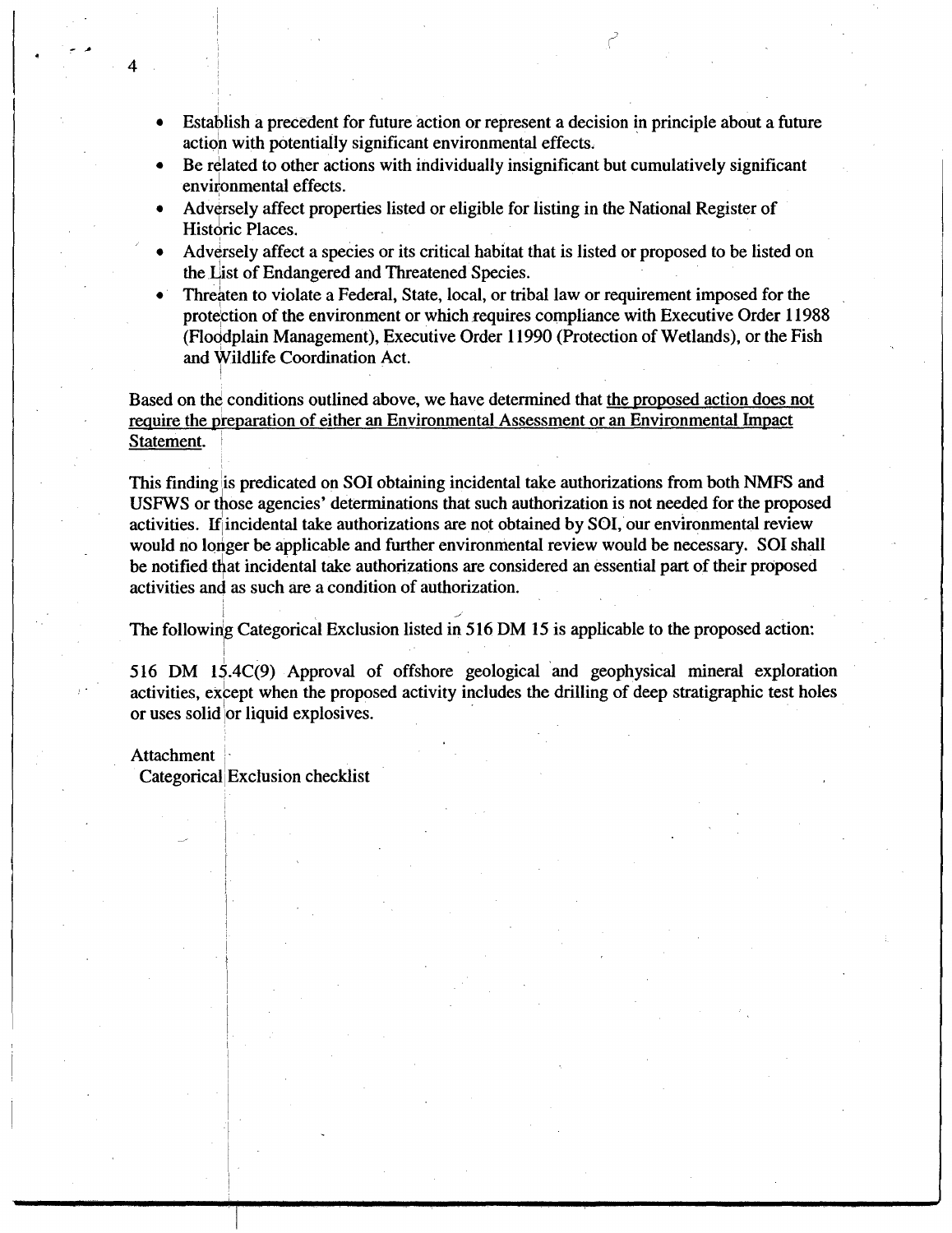

AES·RTS: 07-367,OOl.mxd. 09104107, ROO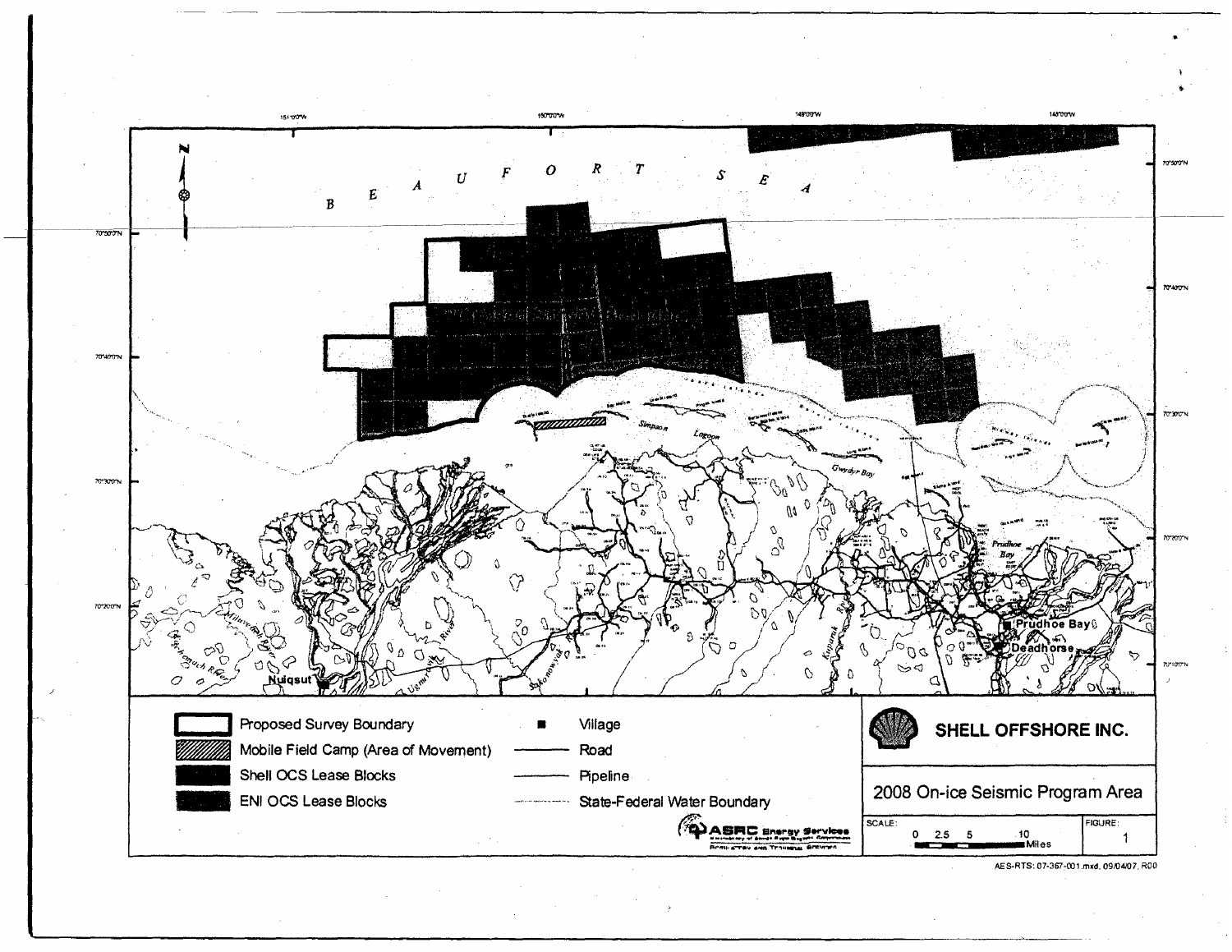### **Equipment Pictures**

I

•



Figure 2: 68,000 lb Vibrator

I .



Figure 3: 20,000 lb mini-vibrator (to be modified for tracks).



Figure  $\frac{1}{4}$ : Equipment trailer



Figure 6: Camp trailers







Figure 7: Fuel trailer

Shell Exploration & Production Company Fact Sheet - Alaska On lee Seismic Program 5 September, 2007